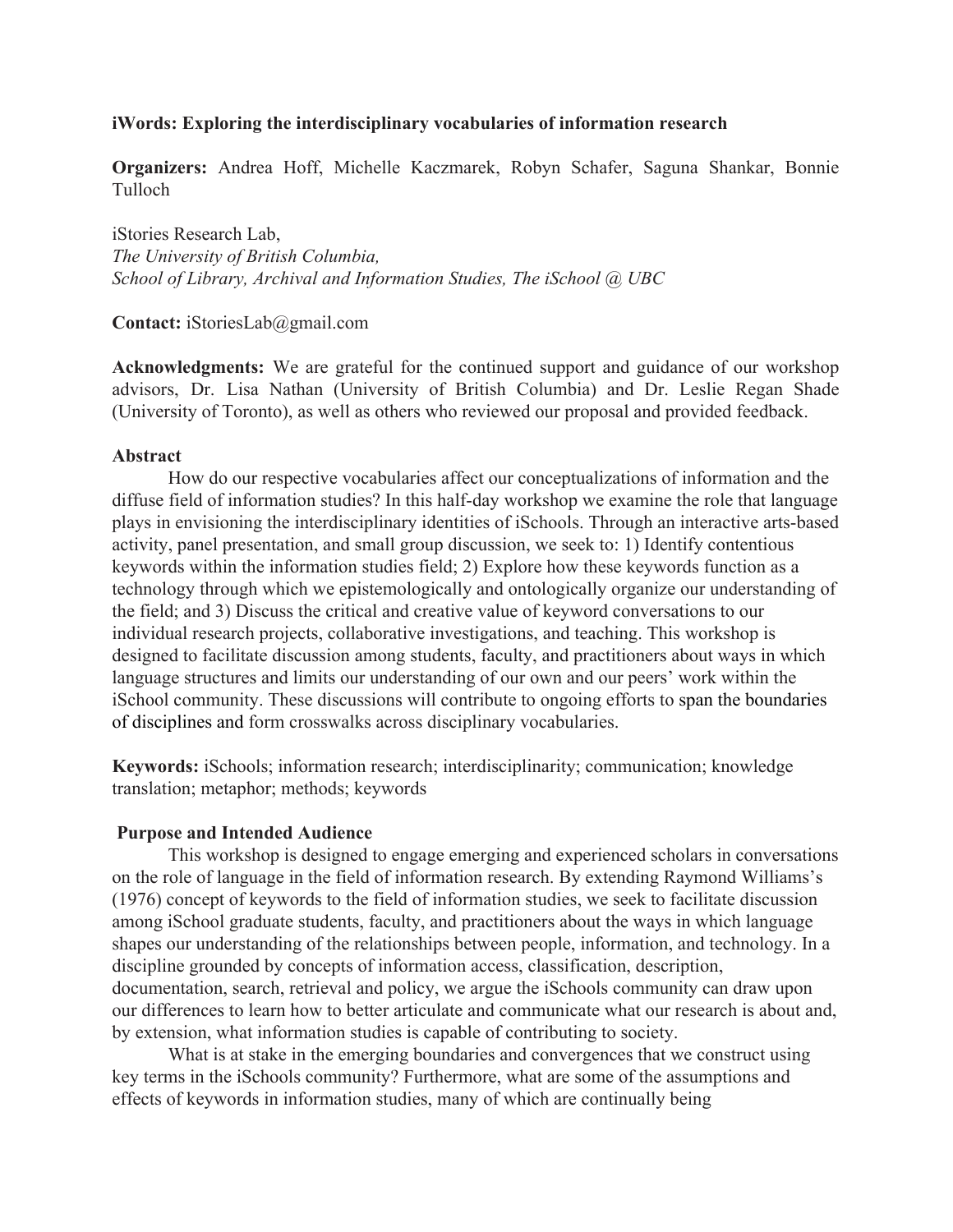re-conceptualized (Chua & Yang, 2008)? We seek to identify and explore contentious terms within the field of information studies, noting how they can act as communicative barriers when engaging in collaborative research. At the same time, we also strive to highlight the ways that communicative barriers can inspire communicative breakthroughs, leading researchers to pursue new avenues of investigation and make unexpected connections. The overarching goal of this workshop is to reflect on the transformative role language plays in information studies as a meta-discipline (Bates, 1999), and how it might be more effectively employed and understood to meet the objectives of interdisciplinary research set by the field (Dillon, 2012; Feinberg, 2012).

### **Format**

This half-day workshop is comprised of three parts: 1) A keyword connection activity to engage participants in discussions with one another to explore the ways in which they describe their research. 2) An international panel discussion comprised of four established scholars from different iSchools, who are leading researchers in the area of keywords, language technologies, and the identity of iSchools. Currently, we have confirmed three panelists and are in conversation with a fourth. 3) A creative exercise in which groups of participants will be given a set of blank, large cubes on which to write six keywords that have emerged throughout the workshop. These "word dice" will then be used to initiate discussion regarding the connections between various terminologies and disciplines.

### *November 2017*

Call for participation posted on workshop organizers' and schools' websites, social media, and listservs.

As participants register, they will be asked to fill out a researcher profile card, which will include their name, a photo, and several keywords that will describe their research interests and expertise.

### *March 2018*

Half-day workshop will be organized as follows (final schedule will align with other workshops):

9:00 Welcome, overview, and introduction activity

9:10 Keyword iConnect activity

9:50 Break

10:00 Facilitated iTalk panel discussion

11:00 Break

11:15 iStories small group activity ("word dice")

11:45 Reporting on group discussions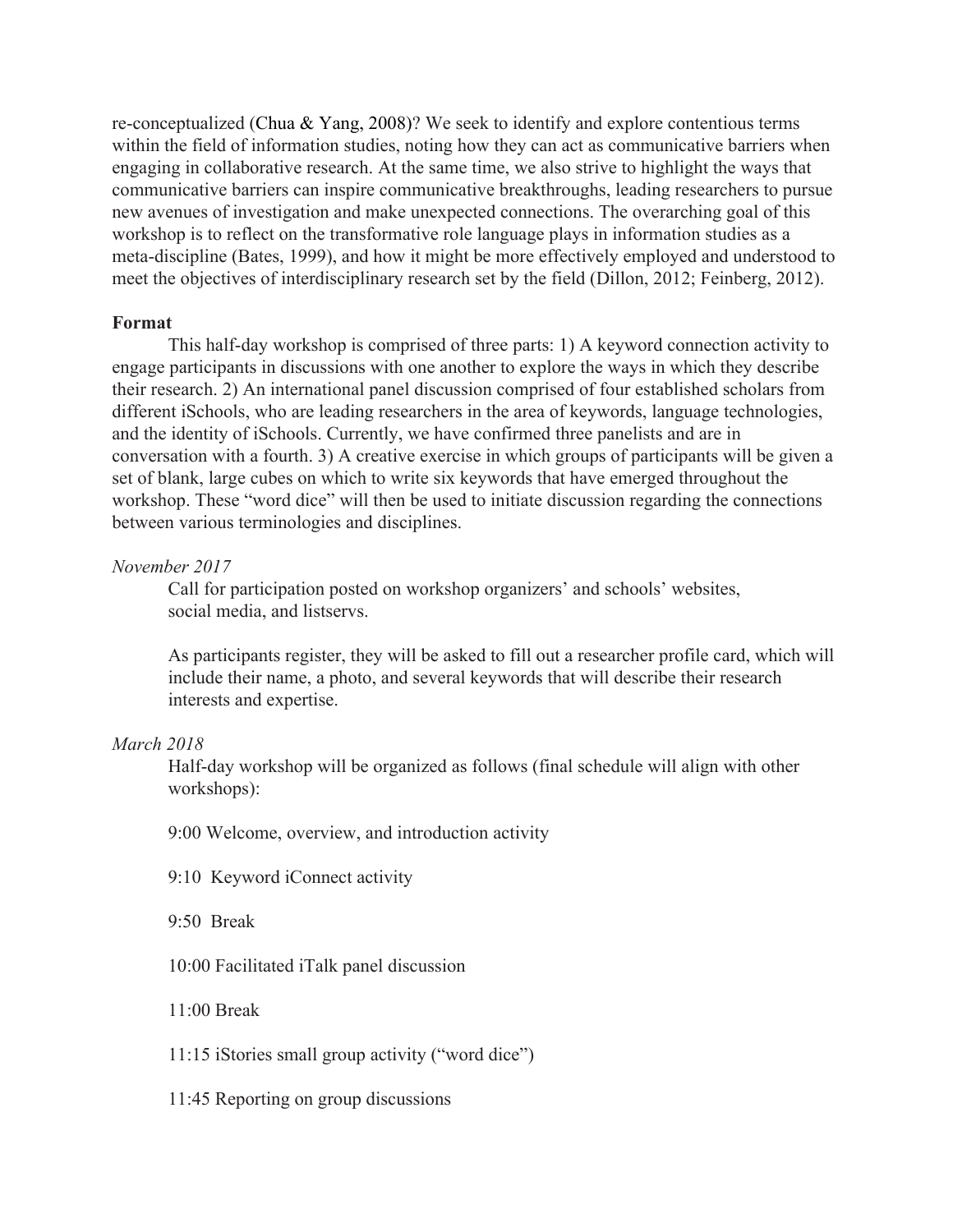12:00 Closing remarks and future directions (edited journal issue proposal)

12:15 Evaluation forms and appreciation gifts

12:30 Official closing

## **Goals**

- 1. To highlight the importance, the benefits, and the difficulties of using keywords in the field of information studies as a meta-discipline.
- 2. To uncover the "invisible substrate" (Bates 1999) of knowledge (i.e., epistemological and ontological assumptions) underlying our use of different vocabularies, recognizing how they organize and shape our approaches to understanding the relationships between information, people, and technology.
- 3. To identify and discuss contentious keywords within the field of information studies.
- 4. To explore the communicative barriers associated with collaborative, interdisciplinary research in the area of information studies.
- 5. To reflect on the potential for communicative breakthroughs in collaborative, interdisciplinary research in the area of information studies.
- 6. To employ creative methods of inquiry in order to stimulate dialogue regarding the language of the iSchool community and the key concepts and controversies its members negotiate.

# **Outcomes**

## *Short term outcomes*

The short-term outcomes, including an outline of this workshop and reflections from the organizers, will be published on the iStories website  $\leq$  iStories.info >. The organizers' plan is to make the iCubes ("word dice") accessible for future use and adaptation using Creative Commons attribution. Conversations regarding the keywords discussed will also be followed up on the iStories Research Lab media accounts by our Media Coordinator. Reflections and preliminary findings from the workshop will be published in an open access journal article.

## *Long term outcomes*

The long-term outcomes of this workshop include the creation of an interactive, open, and evolving game design for use and adaptation in the iSchool community in order to further explore keywords in information research. The intention is to hold a follow-up workshop at the 2019 iConference to test the prototype and gather feedback. The objective of the game design is to create an educational tool for iSchool instructors and a resource for researchers who are engaging in interdisciplinary research.

# **Relevance to the iConference**

This workshop builds on the theme of global collaboration addressed at the 2017 iConference in its exploration of the 2018 theme of transforming digital worlds. It will expand on recent scholarship (Hartel & Savolainen, 2016) in the iSchool community that focuses on creatively exploring and identifying the conceptual biases that shape the way we approach our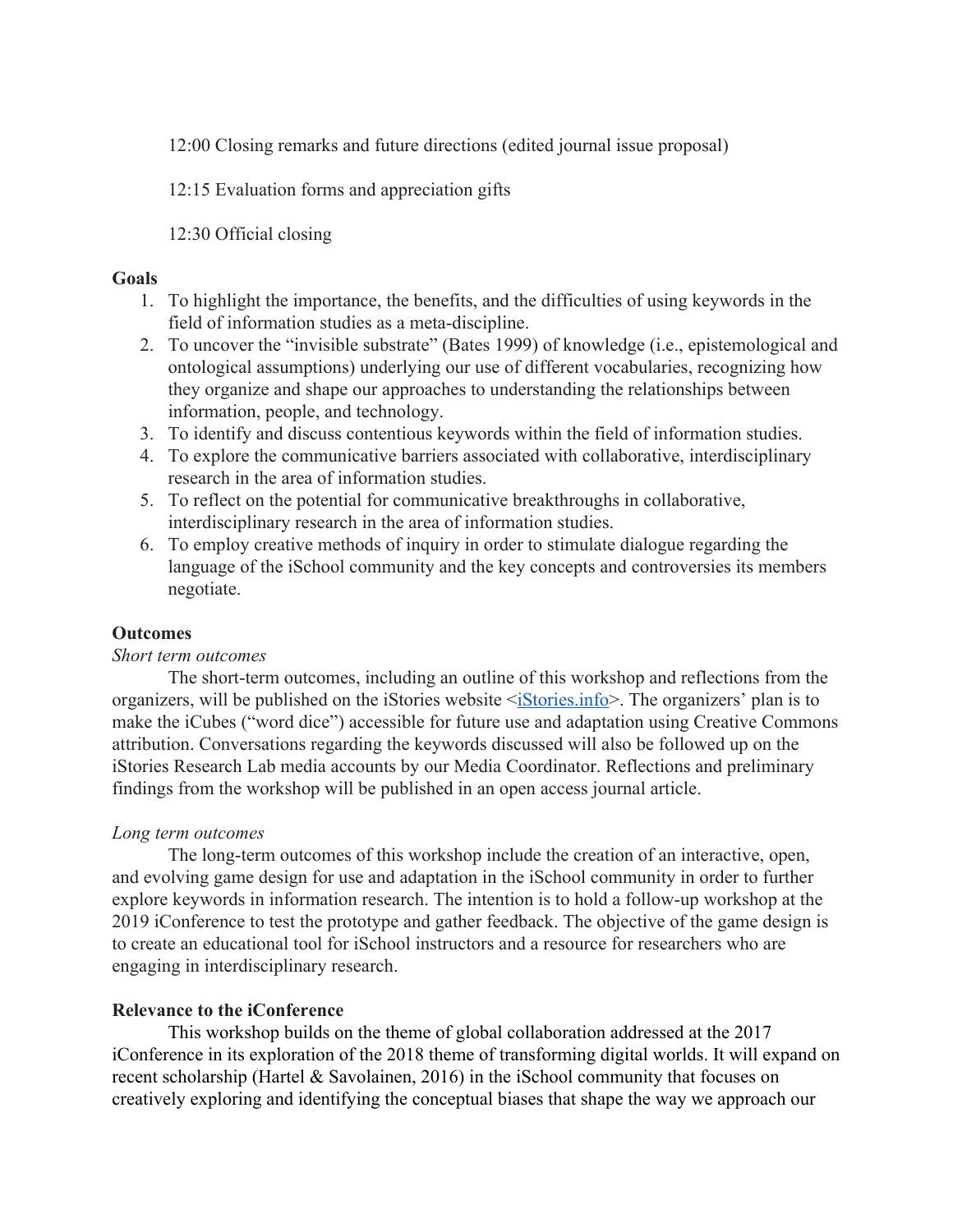research of information. By examining the role language plays in our interdisciplinary collaborations, it asks participants to consider the transformative nature of the vocabularies we employ in our research as scholars of information. Benjamin Peters (2016, p. xiv) notes that "keywords are the lexical operators of the current information age" and that many of the information technologies today might be described as "*terminological technologies*" (p. xv). As a meta-discipline that is concerned with the processes and domains that structure people's interactions with information (Bates, 1999), it is important to understand the role words play in the field of information research. Understanding the transformations taking place in digital worlds requires that we unlock the complexities of the terminologies we adopt in our research.

### **Attendance**

We will welcome 30–35 participants from all backgrounds. We are hoping to bring together a diverse range of researchers to exchange unique experiences, interests, and research paradigms.

### **Special Requirements**

The room will need a projector and screen, tables arranged so that participants can collaborate in groups of 5-6 people, and table surface for participants to hang easel-sized sheets of Post-it paper (also, if possible, easels, easel-sized Post-it pads, and felt markers – enough for 6 groups). Once we learn what will be available onsite, we will supply any other materials required for activities during the workshop, e.g., cardboard cubes.

In addition, we request access to designated wall space—approximately 5 feet by 15 feet—in a general conference area, on which we will place a durable poster paper that will function as a graffiti wall on which all conference attendees can contribute their own keywords/comments to the workshop discussion. An explanation of the wall's function will be posted beside it, along with a set of felt markers of different colours and thicknesses, Post-it pads, and an invitation for conference attendees to post their own word/comment. The invitation to add to the graffiti wall will read: "Sticky keywords: What iWords do you get stuck on?" Following the closing of the iConference, we will photograph and digitally distribute the graffiti wall, sending the image of the graffiti wall to workshop participants, and will make the graffiti wall image available through our website for ongoing access. We hope that inviting conference attendees to document their thoughts in this way will extend the theme of keywords and the language of information research beyond the workshop to the wider iSchool community.

#### **References**

- Bates, M. (1999). The invisible substrate of information science. *Journal of the American Society for Information Science 50*(12), 1043-1050.
- Chua, A. Y. K., & Yang, C. C. (2008). The shift towards multi-disciplinarity in information science. Journal of the American Society for Information Science and Technology, 59(13), 2156–2170.
- Dillon, A. (2012). "What it means to be an iSchool." *Journal of Education for Library and Information Science 53*(4), 267-273.
- Feinberg, M. (2012). "Information Studies, the Humanities, and Design Research: Interdisciplinary Opportunities." *In Proceedings of the 2012 iConference* (pp. 18–24). New York, NY, USA: ACM. <https://doi.org/10.1145/2132176.2132179>